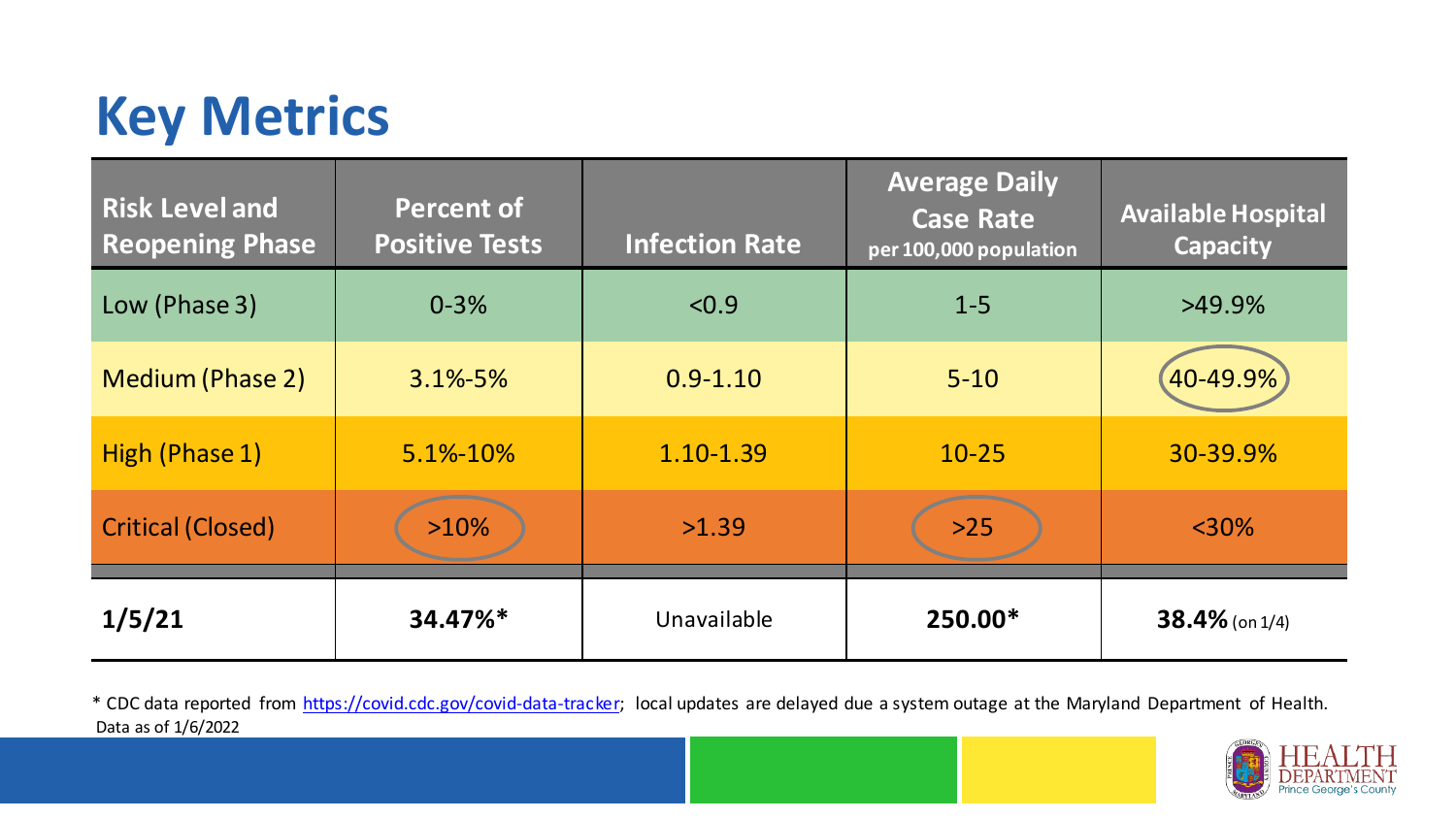## **COVID-19 Community Transmission and Vaccination**

Per the [CDC updated guidance for COVID-19 Prevention in K-12 Schools, v](https://www.cdc.gov/coronavirus/2019-ncov/community/schools-childcare/k-12-guidance.html)accination is considered the leading prevention strategy for those who are eligible, and **Prince George's County exceeds the percentage of U.S. vaccinations for ages 12 and above**. The CDC also emphasizes using multiple prevention strategies together consistently, included universal indoor masking, as needed based on the level of community transmission and vaccine coverage.





\*\* Local vaccination data reported as of 1/6/2022